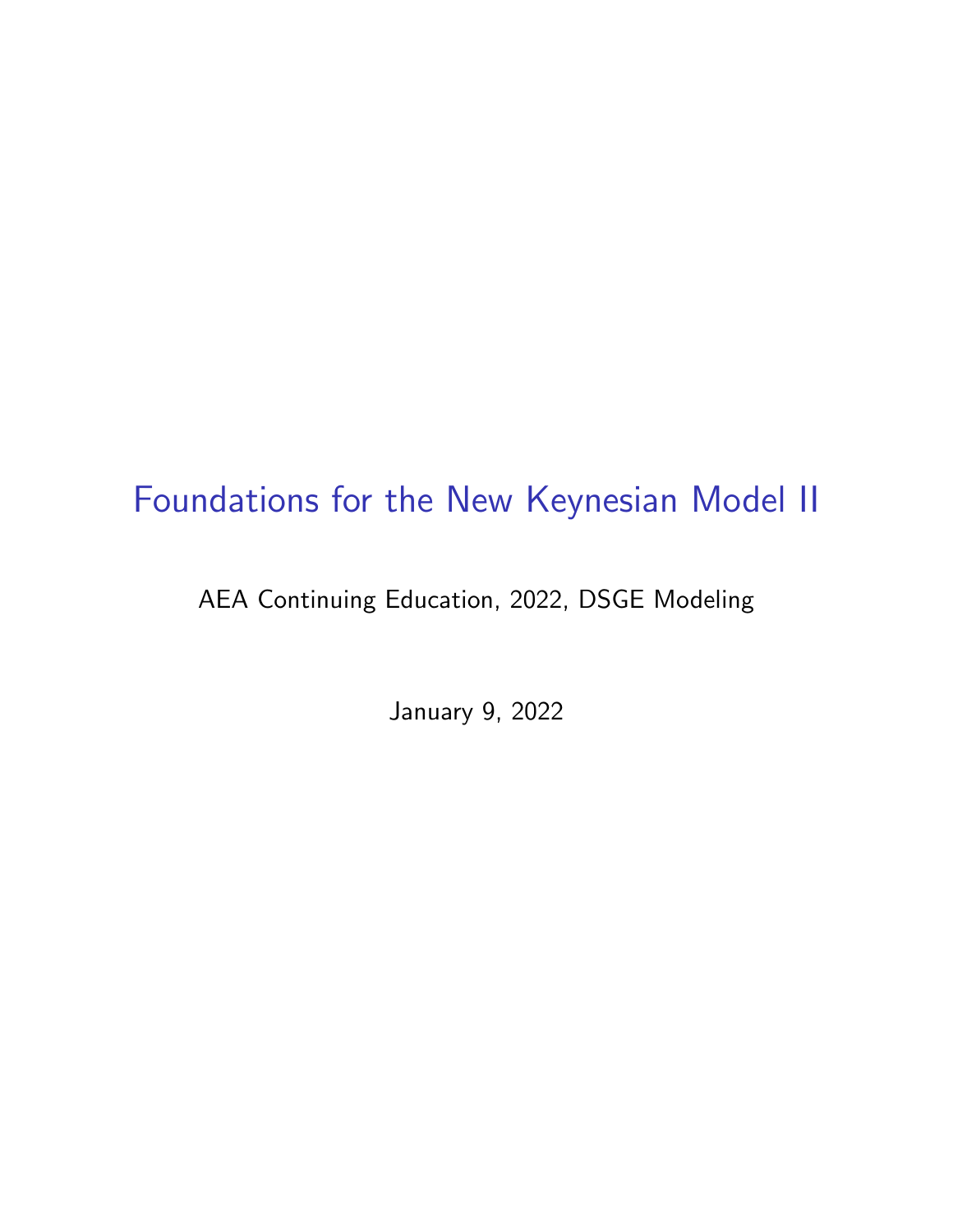#### Standard New Keynesian Model

- Discuss log linearized version of the and some of its key properties.
	- ▶ Phillips curve, natural rate of output, effect of price rigidities on response of model economy to shocks.
- Taylor rule: designed, so that in steady state, inflation is zero  $(\bar{\pi}=1)$ .
	- $\bar{\pi} = 1$ : simplifies algebra
- **•** Employment subsidy extinguishes monopoly power in steady state

$$
(1-v)\frac{\varepsilon}{\varepsilon-1}=1
$$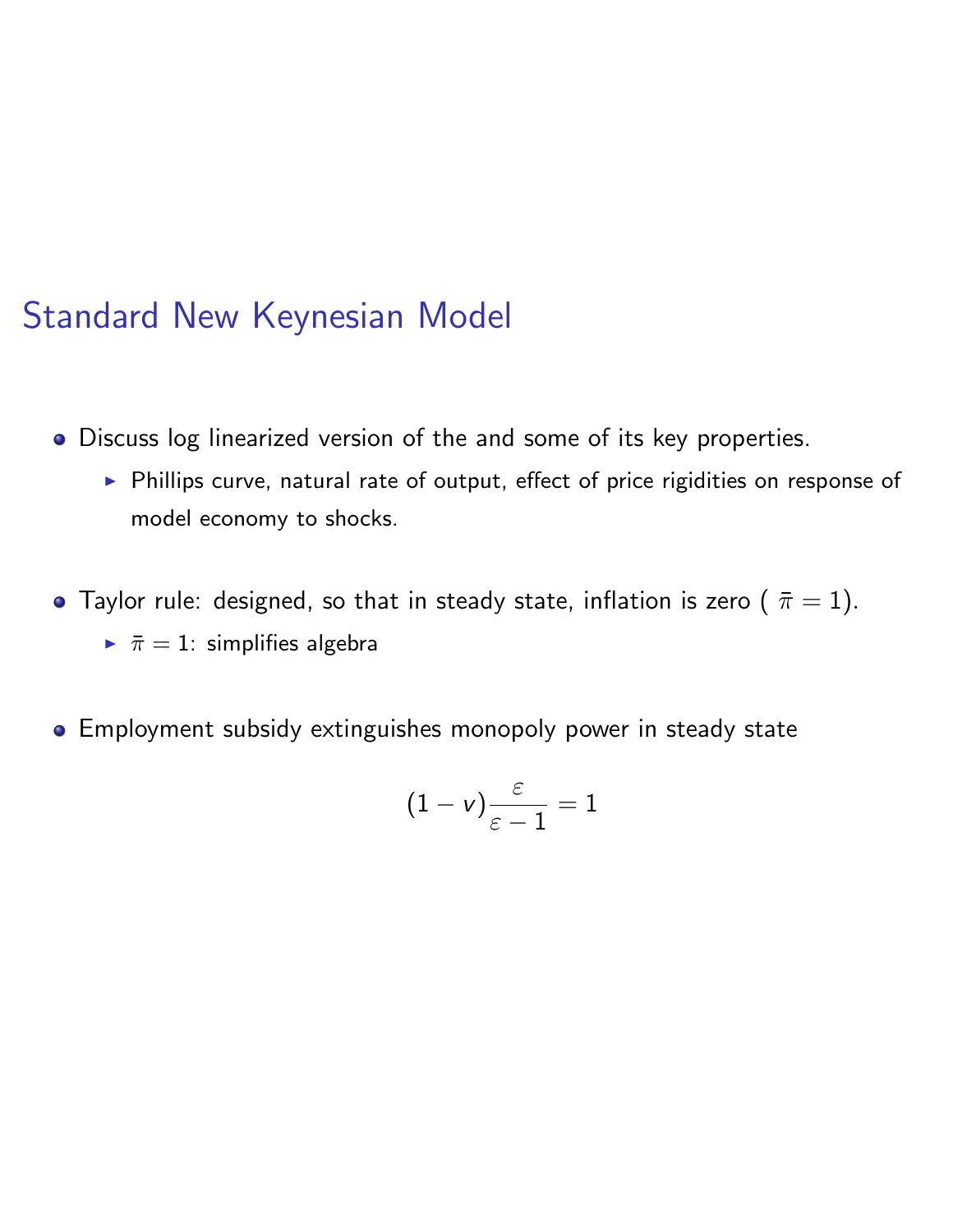# Equations of the NK Model

• Assume 
$$
G_t = 0
$$
, so  $C_t = Y_t$ .  
\n
$$
\frac{1}{C_t} - \beta E_t \frac{1}{C_{t+1}} \frac{R_t}{\bar{\pi}_{t+1}} = 0
$$
\n
$$
1 + \beta \theta E_t \bar{\pi}_{t+1}^{\varepsilon - 1} F_{t+1} - F_t = 0
$$
\n
$$
C_t - p_t^* e^{a_t} N_t = 0
$$
\n
$$
F_t \left[ \frac{1 - \theta \bar{\pi}_t^{(\varepsilon - 1)}}{1 - \theta} \right]_{t=\varepsilon}^{\frac{1}{1-\varepsilon}} - K_t = 0
$$
\n
$$
\frac{1}{p_t^*} - \left[ (1 - \theta) \left( \frac{1 - \theta \bar{\pi}_t^{(\varepsilon - 1)}}{1 - \theta} \right)^{\frac{\varepsilon}{\varepsilon - 1}} + \frac{\theta \bar{\pi}_t^{\varepsilon}}{p_{t-1}^*} \right] = 0
$$
\n
$$
\frac{\varepsilon}{\varepsilon - 1} \frac{(1 - \nu) e^{\tau_t} C_t N_t^{\varphi}}{e^{a_t}} + \beta \theta E_t \bar{\pi}_{t+1}^{\varepsilon} K_{t+1} - K_t = 0
$$

In steady state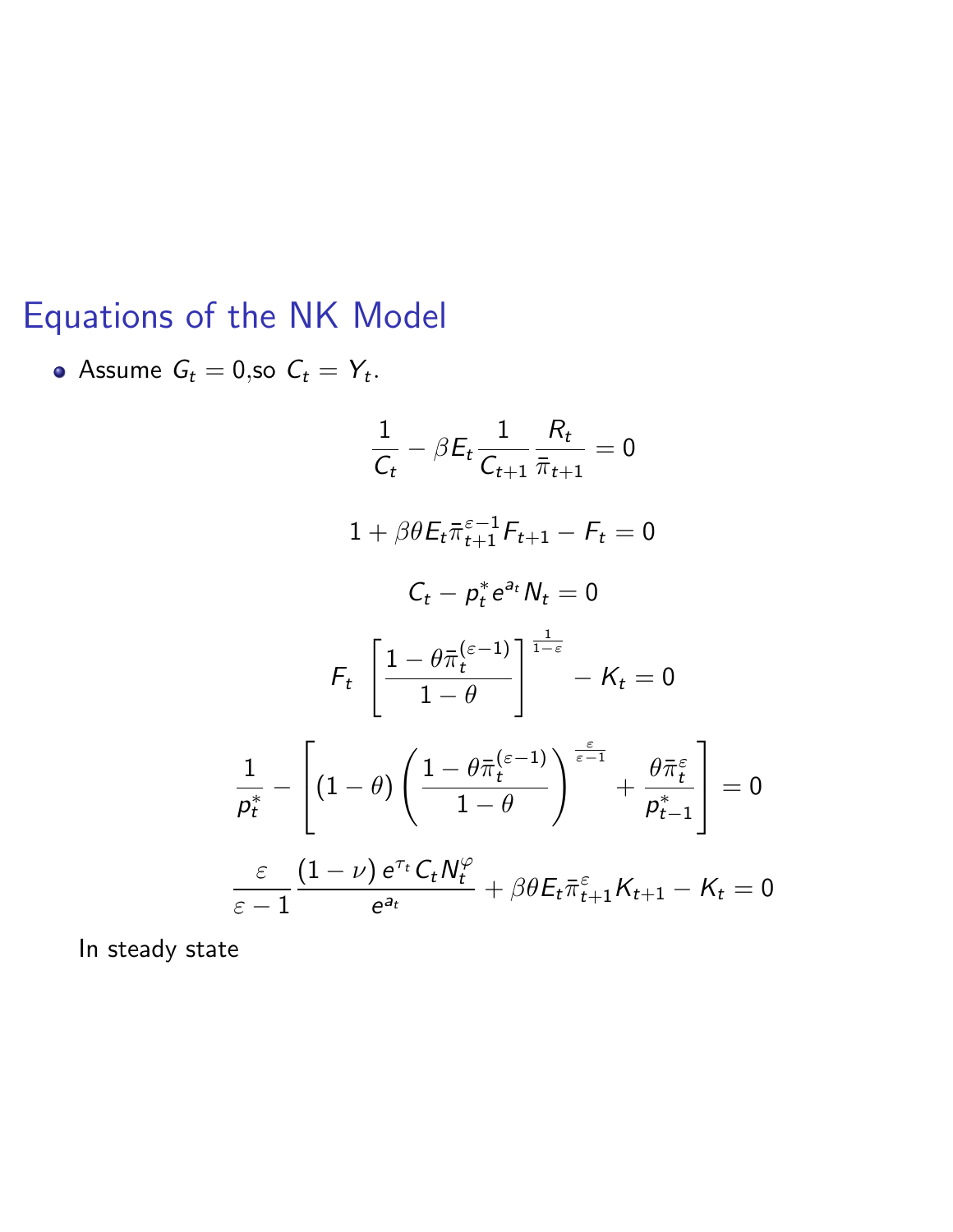### Natural Equilibrium

- Natural equilibrium: NK model under optimal policy achieves flexible price equilibrium.
- Output and employment (in logs)

Marginal Cost of work marginal benefit of work  
\n
$$
e^{\tau_t} C_t N_t^{\varphi} = e^{\partial_t}
$$

$$
y_t^* = a_t - \frac{1}{1+\varphi}\tau_t,
$$
  

$$
n_t^* = \frac{1}{1+\varphi}\tau_t,
$$

. Intertemporal Euler equation after taking logs, and ignoring V adjustment term

> 0  $\overline{\phantom{a}}$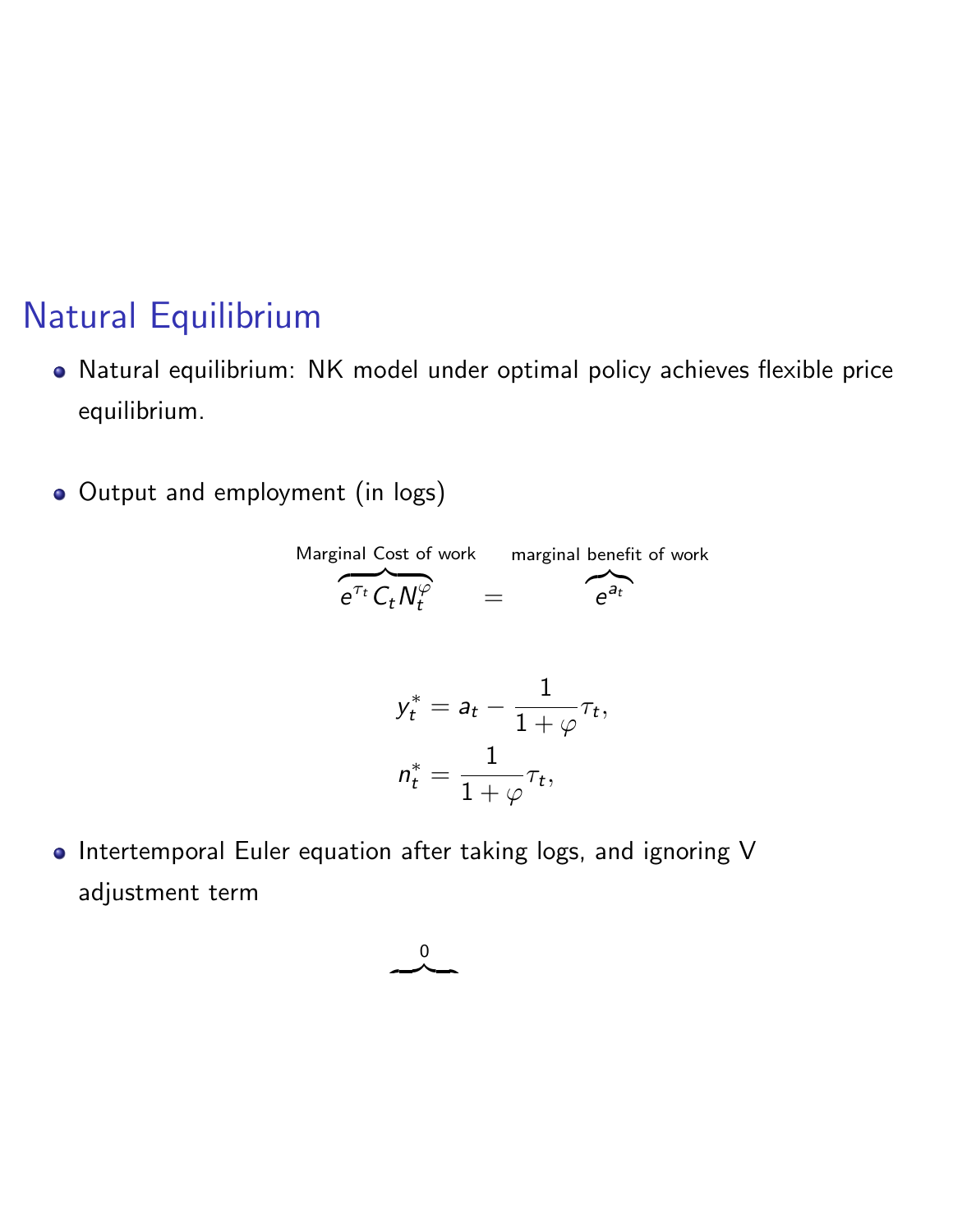### The Natural Rate of Interest

 $\bullet$  Intertemporal euler equation in natural equilibrium, denoted with superscript \*.

$$
a_{t} - \frac{1}{1+\varphi}\tau_{t} = -[r_{t}^{*} - rr] + E_{t} a_{t+1} - \frac{1}{1+\varphi}\tau_{t}
$$

**•** Back out the natural rate

$$
r_t^* = rr + \rho \Delta a_t + \frac{1}{1+\varphi}(1-\lambda)\tau_t
$$

**o** Shocks

$$
\tau_t = \lambda \tau_{t-1} + \varepsilon_t^{\tau}, \ \Delta a_t = \rho \Delta a_{t-1} + \varepsilon_t
$$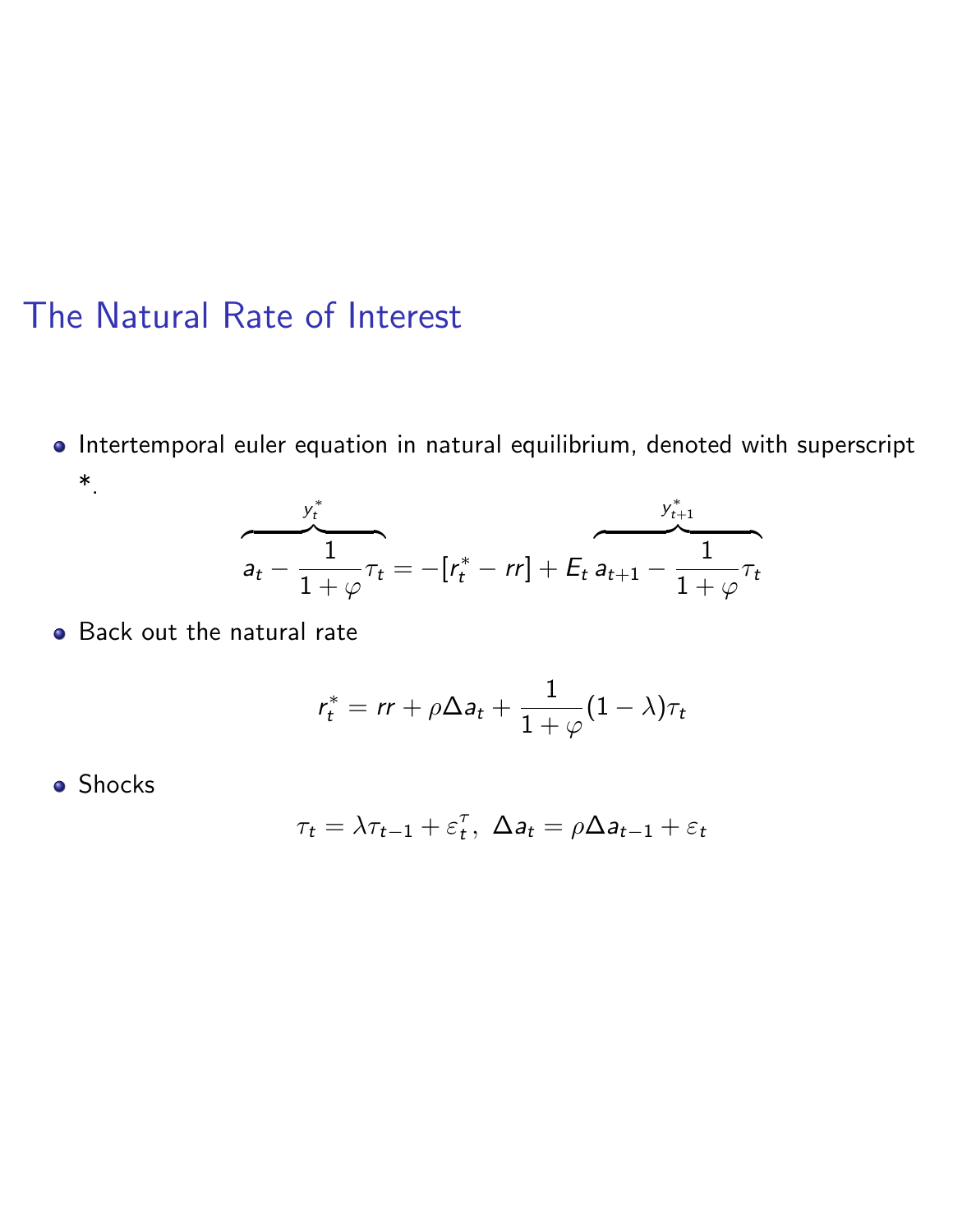# NK IS Curve

- Euler equation in Taylor and natural two equilibria
	- $\blacktriangleright$  Taylor rule equilibrium

$$
y_t = -[r_t - E_t \pi_{t+1} - rr] + E_t y_{t+1}
$$

Natural equilibrium

$$
y_t^* = -[r_t^* - rr] + E_t y_{t+1}^*
$$

Output gap:  $x_t = y_t - y_t^*$ 

$$
x_t = -[r_t - E_t \pi_{t+1} - r_t^*] + E_t x_{t+1}
$$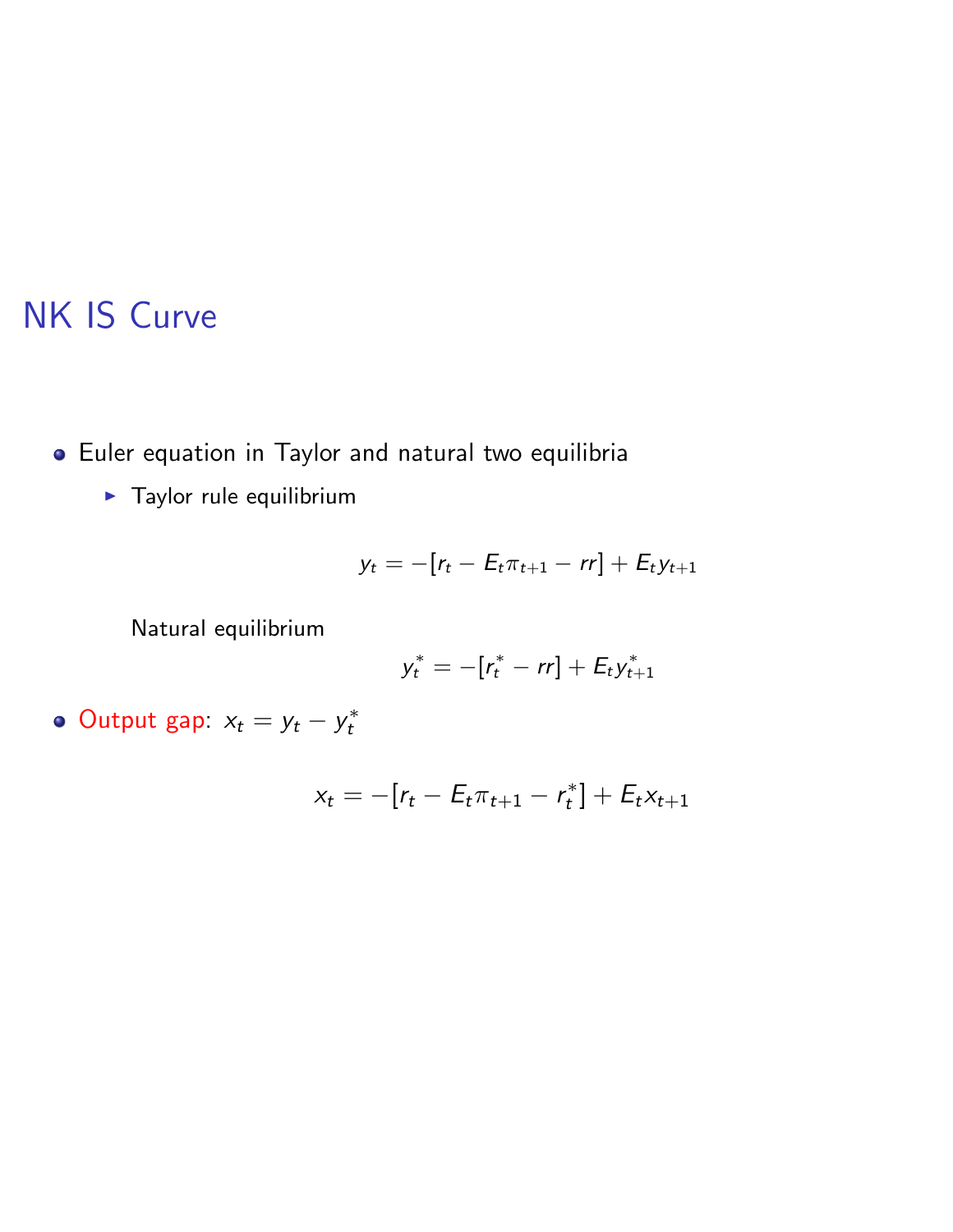# Output in the NK equilibrium

Aggregate output relation

$$
y_t = \ln(p_t^*) + n_t + a_t
$$

$$
\ln(p_t^*) = \begin{cases} = 0 \text{ if } P_{it} = P_{jt} \text{ for all } i, j \\ \leq 1 \text{ otherwise} \end{cases}
$$

Cool fact: since steady state inflation is 1, to a first order approximation

$$
\rho_t^* \approx 1
$$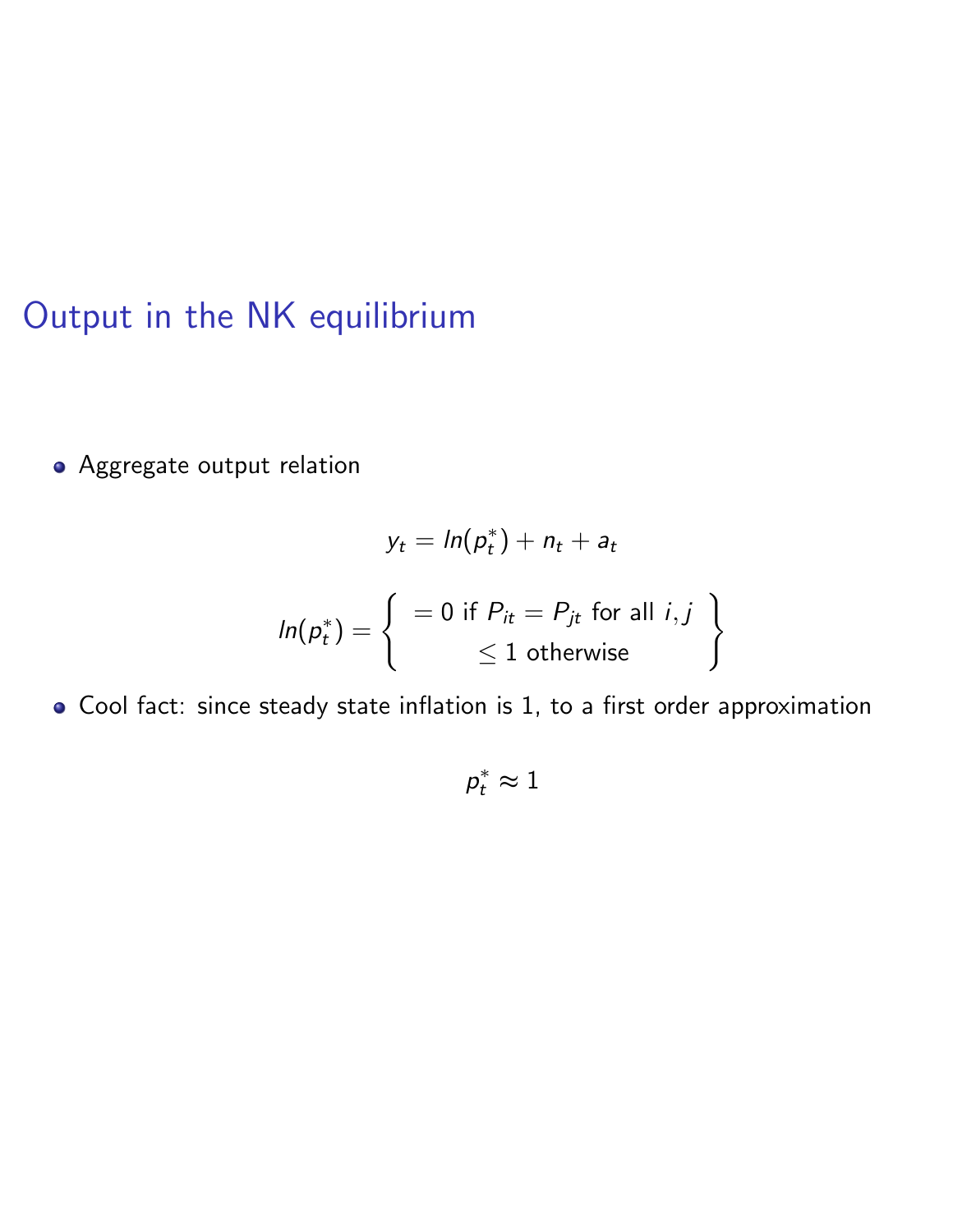### The NK Phillips Curve

Log-linearly expand the price setting equations about steady state.

$$
1 + \beta \theta E_t \overline{\pi}_{t+1}^{\varepsilon-1} F_{t+1} - F_t = 0
$$
  

$$
F_t \left[ \frac{1 - \theta \overline{\pi}_t^{(\varepsilon-1)}}{1 - \theta} \right]^{\frac{1}{1 - \varepsilon}} - K_t = 0.
$$
  

$$
\frac{\varepsilon}{\varepsilon - 1} \frac{(1 - \nu) e^{\tau_t} C_t N_t^{\varphi}}{e^{a_t}} + \beta \theta E_t \overline{\pi}_{t+1}^{\varepsilon} K_{t+1} - K_t = 0
$$

Log-linearly expanding about steady state we obtain the NK Phillips curve

$$
\hat{\overline{\pi}}_t = \frac{(1-\beta \theta)(1-\theta)}{\theta}(1+\varphi) \mathsf{x}_t + \beta \hat{\overline{\pi}}_{t+1}
$$

• Iterating forward, we see that inflation depends on current and all future output gaps, with the rate of decay depending on the Calvo parameter,  $\theta$ .

See example 5 of Derivation for a detailed derivation of these results.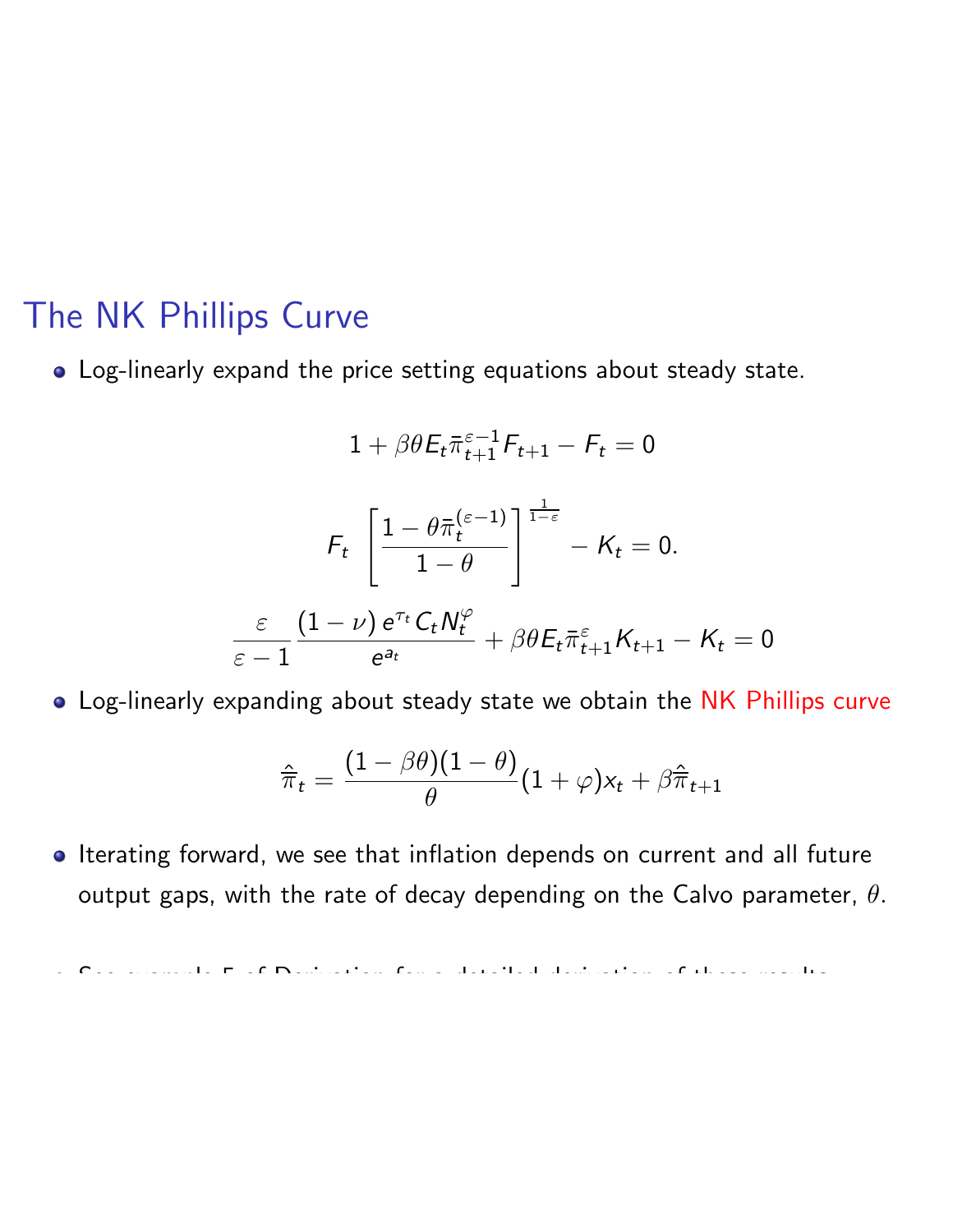## Equations of Equilibrium Closed by Adding Policy Rule

**•** Taylor rule

$$
r_t = r + \alpha(r_{t-1} - r) + (1 - \alpha)[rr + \phi_\pi \pi_t + \phi_x x_t]
$$

**•** Phillips curve

$$
\beta E_t \pi_{t+1} + \kappa x_t - \pi_t = 0
$$

**o** IS equation

$$
-[r_t - E_t \pi_{t+1} - r_t^*] + E_t x_{t+1} - x_t = 0
$$

• Definition of the natural rate

$$
r_t^* = \rho \Delta a_t + \frac{1}{1+\varphi}(1-\lambda)\tau_t
$$

All variables are deviations from steady state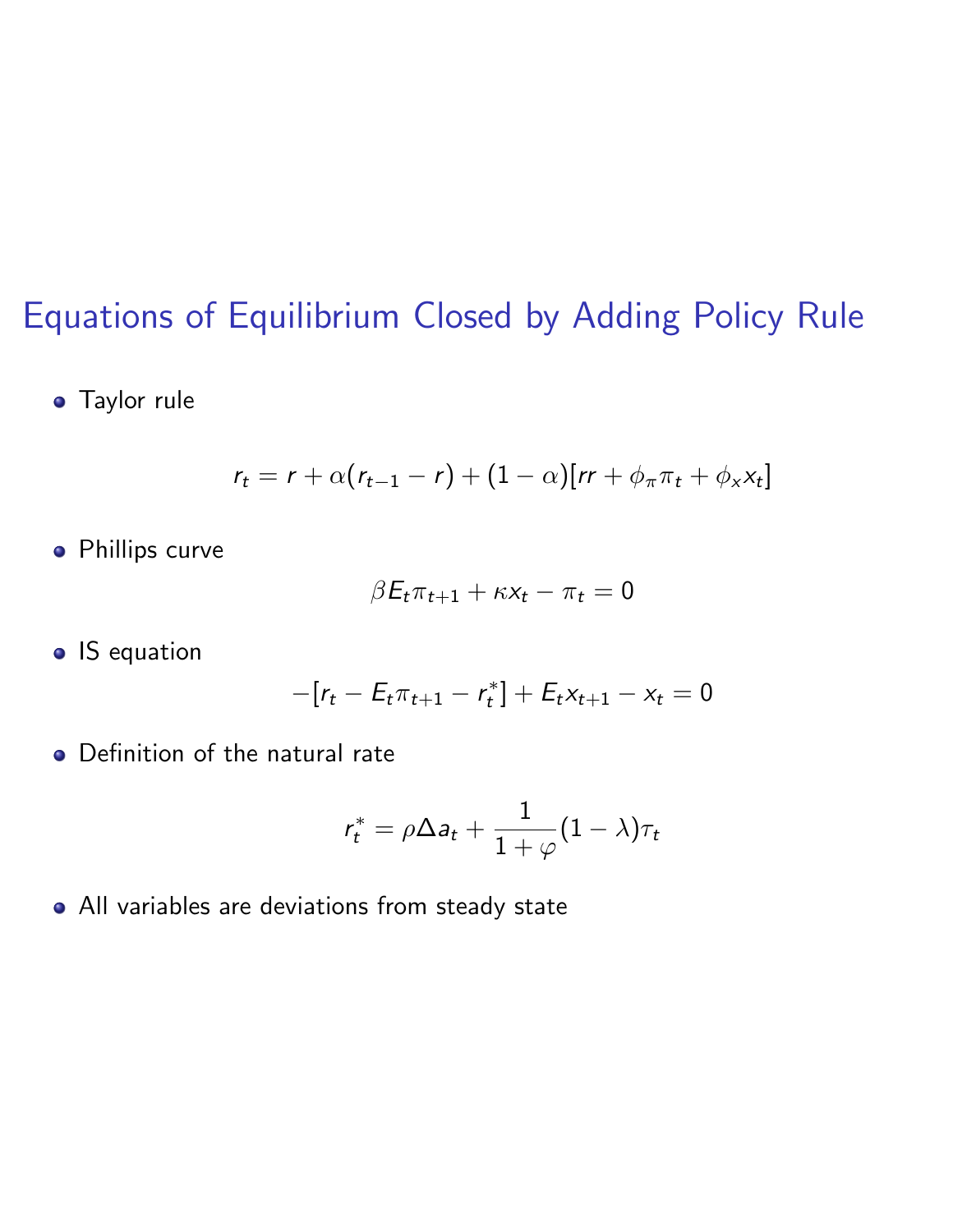Solving the model

$$
s_{t} = \begin{pmatrix} \Delta a_{t} \\ \tau_{t} \end{pmatrix} = \begin{bmatrix} \rho & 0 \\ 0 & \lambda \end{bmatrix} \begin{pmatrix} \Delta a_{t-1} \\ \tau_{t-1} \end{pmatrix} + \begin{pmatrix} \varepsilon_{t} \\ \varepsilon_{t}^{T} \end{pmatrix}
$$

$$
s_{t} = Ps_{t-1} + \varepsilon_{t}
$$

$$
\begin{bmatrix} \beta & 0 & 0 & 0 \\ 1 & 1 & 0 & 0 \\ 0 & 0 & 0 & 0 \\ 0 & 0 & 0 & 0 \end{bmatrix} \begin{bmatrix} \pi_{t+1} \\ \kappa_{t+1} \\ \kappa_{t+1} \\ \kappa_{t+1} \end{bmatrix} + \begin{bmatrix} -1 & \kappa & 0 & 0 \\ 0 & -1 & -1 & 1 \\ 0 & 0 & -1 & 1 \\ 0 & 0 & 0 & 0 \\ 0 & 0 & 0 & 1 \end{bmatrix} \begin{bmatrix} \pi_{t} \\ \kappa_{t} \\ \kappa_{t} \\ \kappa_{t} \end{bmatrix} + \begin{bmatrix} \pi_{t-1} \\ \kappa_{t} \\ \kappa_{t-1} \\ \kappa_{t-1} \\ \kappa_{t-1} \end{bmatrix} + \begin{bmatrix} 0 & 0 \\ 0 & 0 \\ 0 & 0 \\ 0 & 0 \end{bmatrix} s_{t+1} + \begin{bmatrix} 0 & 0 \\ 0 & 0 \\ 0 & 0 \\ -\rho & \frac{-1}{1+\varphi}(1-\lambda) \end{bmatrix} s_{t}
$$

 $E_t [\alpha_0 z_{t+1} + \alpha_1 z_t + \alpha_2 z_{t-1} + \beta_0 s_{t+1} + \beta_1 s_t] = 0$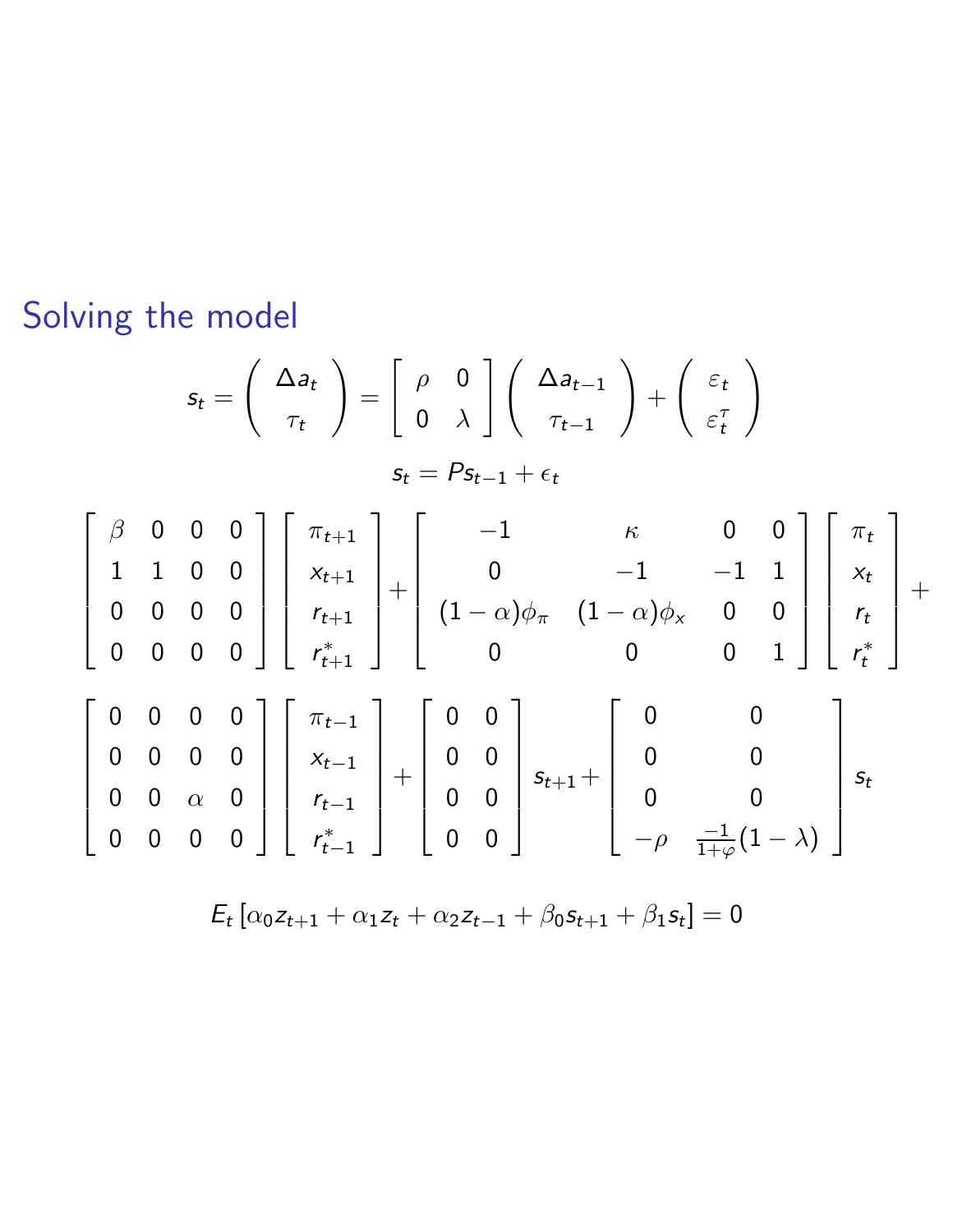Solving the Model,

$$
E_t [\alpha_0 z_{t+1} + \alpha_1 z_t + \alpha_2 z_{t-1} + \beta_0 s_{t+1} + \beta_1 s_t] = 0
$$
  

$$
s_t - Ps_{t-1} - \epsilon_t = 0
$$

- . Use method of undetermined coefficients Solving
- **•** Solution

$$
z_t = Az_{t-1} + Bs_t
$$

where

$$
\alpha_0 A^2 + \alpha_1 A + \alpha_2 = 0,
$$
  

$$
F = (\beta_0 + \alpha_0 B) P + [\beta_1 + (\alpha_0 A + \alpha_1) B] = 0
$$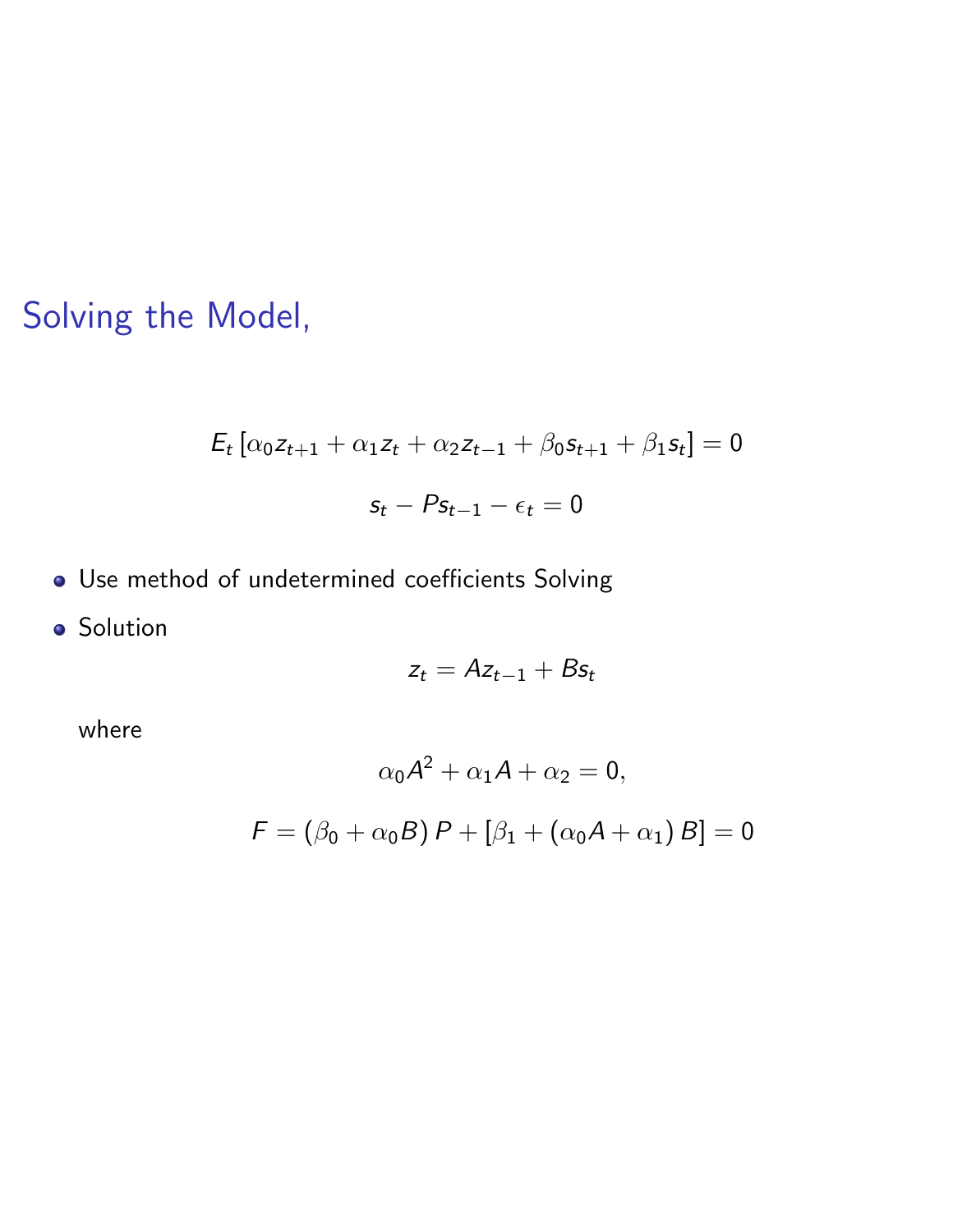### Technology Shock



 $\phi_x = 0, \ \phi_\pi = 1.5, \ \beta = 0.99, \ \varphi = 1, \ \rho = 0.2, \ \theta = 0.75, \ \alpha = 0, \ \delta = 0.2, \ \lambda = 0.5.$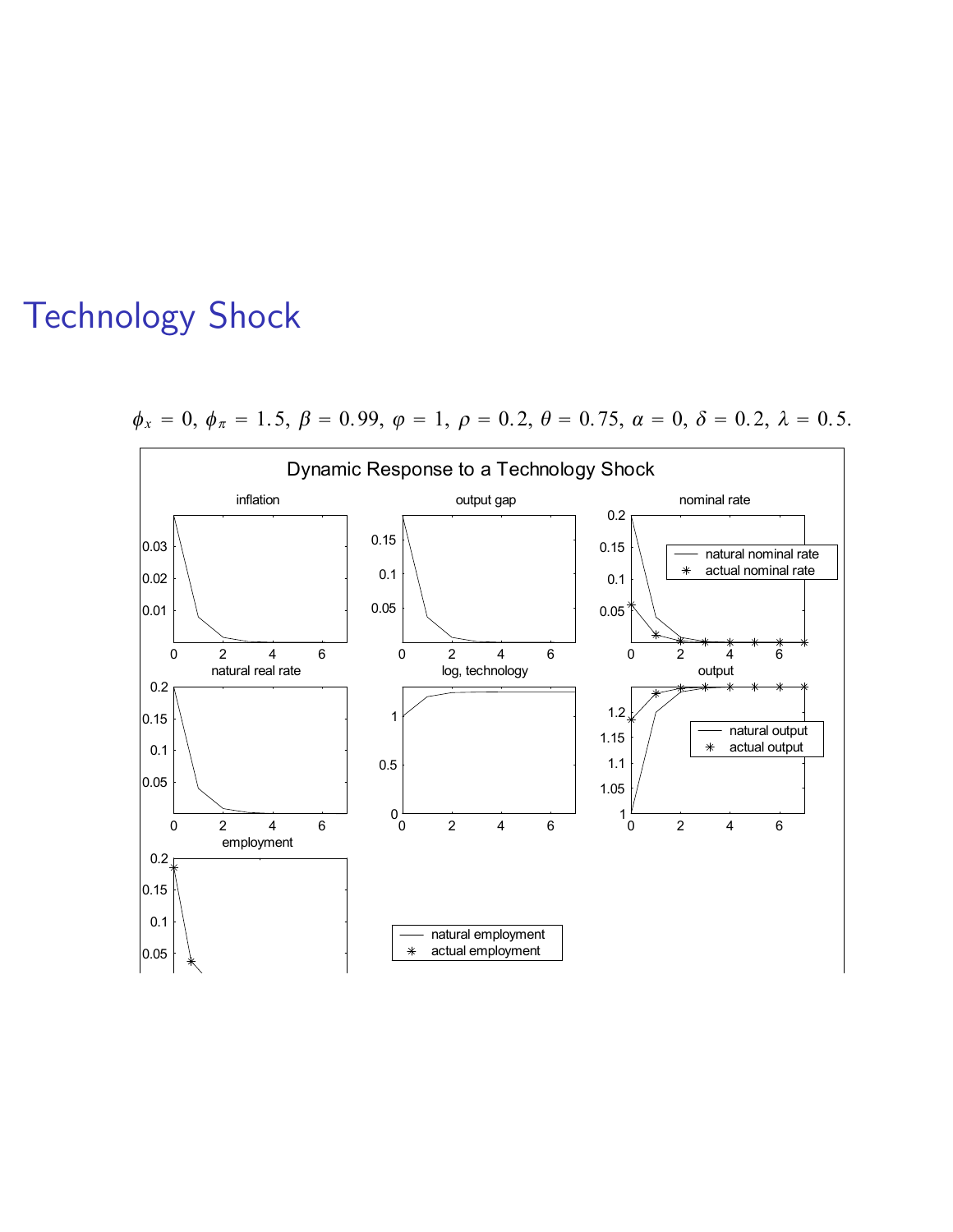# Technology Shock

- Since technology is an AR in growth rates, a shock today means that technology will be even higher in the future.
- Consumption smoothing leads households to want to increase consumption today by a lot.
- So they work really hard and the output gap and inflation are positive.
- The nominal interest rate rises but by less than the natural rate
	- In the efficient allocation, the natural rate has to rise by enough to keep hours worked and consumption demand at the pre-shock level.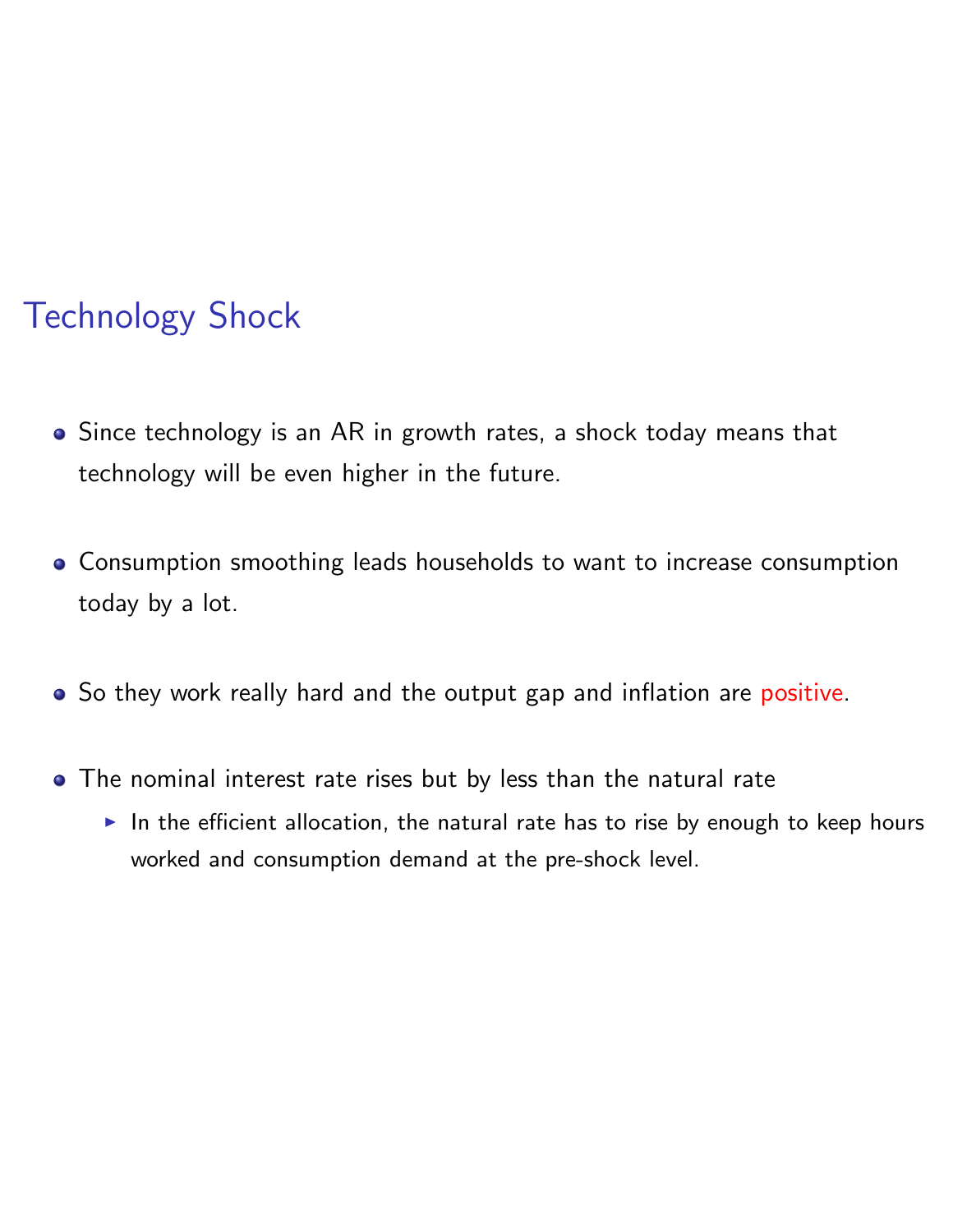# What if technology was an AR(1) in log levels?

- Hours worked and inflation fall, so the output gap will be negative.
- Technology will be lower in the future than today.
- $\bullet$  Demand goes up but not by as much as when technology is AR(1) in growth rates.
- So now firms can meet demand with less workers who are more productive.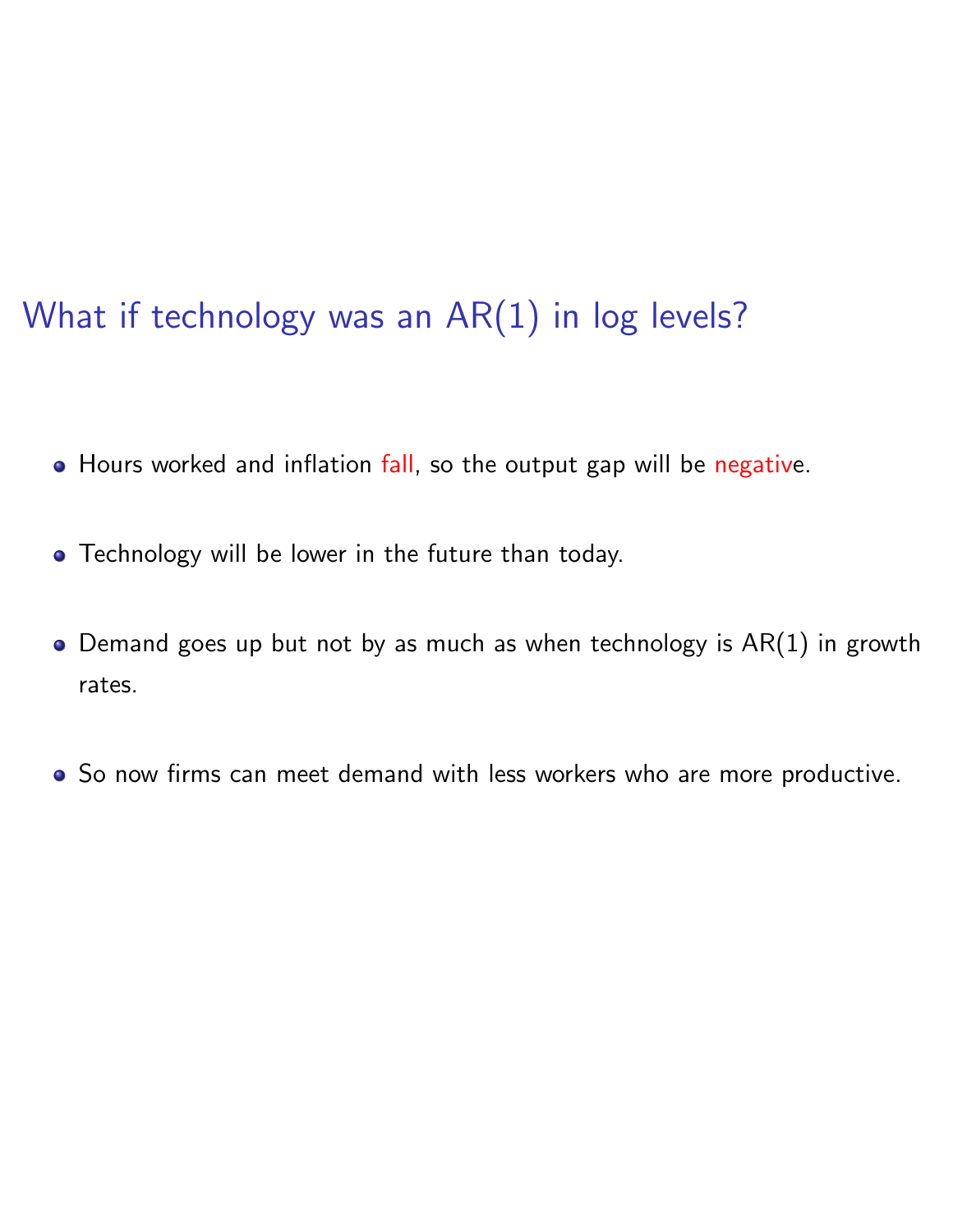# What if technology was an AR(1) in In levels?

- Relative to the natural equilibrium, price rigidity effectively limits the demand increase
- **•** If prices were flexible, in the period of the shock,  $P_t$  would immediately fall
	- $\triangleright$  So expected inflation would rise.
	- $\triangleright$  Other things equal, this means the real interest rate would fall exerting upwards pressure on demand.
- With price stickiness, inflation falls, and stays *persistently* low
	- $\blacktriangleright$  (waves of firms come each period and cut their prices, so inflation stays low for a while).
	- $\triangleright$  So expected inflation falls, rather than rise as it would if prices were flexible.
	- $\triangleright$  So the real interest rate rises, which works to lower demand.